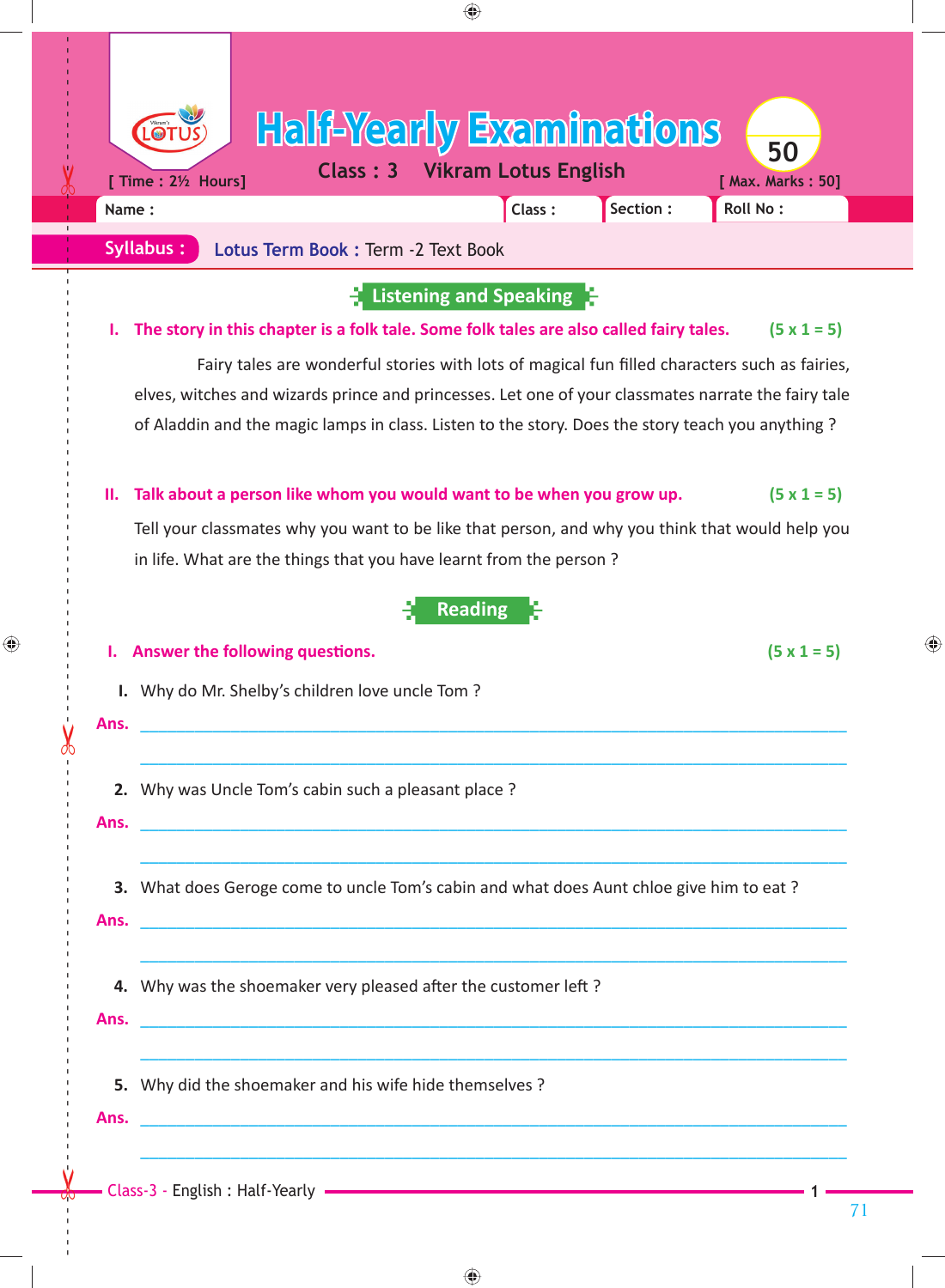|    |                                                                                         |     |                                 |  | II. Fill in the blanks with the correct words from the passage.          |                |  |  |                                                                                                                 |  |                                                                                                                   | $(5 \times 1 = 5)$ |
|----|-----------------------------------------------------------------------------------------|-----|---------------------------------|--|--------------------------------------------------------------------------|----------------|--|--|-----------------------------------------------------------------------------------------------------------------|--|-------------------------------------------------------------------------------------------------------------------|--------------------|
|    |                                                                                         |     |                                 |  | I. The sea- anemone's body is soft like                                  |                |  |  |                                                                                                                 |  |                                                                                                                   |                    |
|    |                                                                                         |     |                                 |  |                                                                          |                |  |  |                                                                                                                 |  |                                                                                                                   |                    |
|    | 3. The arms of the _______________________ also help it walk on the floor of the ocean. |     |                                 |  |                                                                          |                |  |  |                                                                                                                 |  |                                                                                                                   |                    |
|    |                                                                                         |     |                                 |  | 4. When the sea-anemone meets its prey                                   |                |  |  |                                                                                                                 |  |                                                                                                                   |                    |
|    |                                                                                         |     |                                 |  |                                                                          |                |  |  |                                                                                                                 |  |                                                                                                                   |                    |
|    |                                                                                         |     |                                 |  | 5. In the mighty ocean, as well as in lakes and rivers, are found many   |                |  |  |                                                                                                                 |  |                                                                                                                   |                    |
|    |                                                                                         |     |                                 |  |                                                                          | <b>Writing</b> |  |  |                                                                                                                 |  |                                                                                                                   |                    |
|    |                                                                                         |     |                                 |  | Fill in he blanks from the words given in the grid.                      |                |  |  |                                                                                                                 |  |                                                                                                                   | $(5 \times 1 = 5)$ |
|    |                                                                                         |     |                                 |  |                                                                          |                |  |  |                                                                                                                 |  | Ocean lucky voyage sea schools ships sailors leap somersaults mammals                                             |                    |
|    |                                                                                         |     |                                 |  |                                                                          |                |  |  |                                                                                                                 |  |                                                                                                                   |                    |
|    |                                                                                         |     |                                 |  |                                                                          |                |  |  |                                                                                                                 |  | Dolphins live in the ________________________________Dolphins are ____________________________ not fish. They are |                    |
|    |                                                                                         |     |                                 |  |                                                                          |                |  |  |                                                                                                                 |  |                                                                                                                   |                    |
|    |                                                                                         |     |                                 |  |                                                                          |                |  |  |                                                                                                                 |  | known for being very clever. Common dolphins have back, white and brown stripes on their sides.                   |                    |
|    |                                                                                         |     |                                 |  |                                                                          |                |  |  |                                                                                                                 |  |                                                                                                                   |                    |
|    |                                                                                         |     |                                 |  |                                                                          |                |  |  |                                                                                                                 |  | They can sometimes be found in large group called _______________________They are also often seen                 |                    |
|    |                                                                                         |     | in the open ___________________ |  |                                                                          |                |  |  |                                                                                                                 |  |                                                                                                                   |                    |
|    |                                                                                         |     |                                 |  |                                                                          |                |  |  |                                                                                                                 |  |                                                                                                                   |                    |
|    |                                                                                         |     |                                 |  |                                                                          |                |  |  |                                                                                                                 |  |                                                                                                                   |                    |
|    |                                                                                         |     |                                 |  |                                                                          |                |  |  |                                                                                                                 |  |                                                                                                                   |                    |
|    |                                                                                         |     |                                 |  | that the voyage will go well and they will return home safely.           |                |  |  |                                                                                                                 |  |                                                                                                                   |                    |
|    |                                                                                         |     |                                 |  | A letter is a message that is written down on paper and sent to someone. |                |  |  |                                                                                                                 |  |                                                                                                                   | $(5 \times 1 = 5)$ |
|    |                                                                                         |     |                                 |  |                                                                          |                |  |  | Date                                                                                                            |  |                                                                                                                   |                    |
| Ш. |                                                                                         |     |                                 |  |                                                                          |                |  |  | Your address and the state of the state of the state of the state of the state of the state of the state of the |  |                                                                                                                   |                    |
|    |                                                                                         |     |                                 |  |                                                                          |                |  |  |                                                                                                                 |  |                                                                                                                   |                    |
|    |                                                                                         |     |                                 |  |                                                                          |                |  |  |                                                                                                                 |  |                                                                                                                   |                    |
|    |                                                                                         | To, |                                 |  |                                                                          |                |  |  |                                                                                                                 |  |                                                                                                                   |                    |
|    |                                                                                         |     |                                 |  |                                                                          |                |  |  |                                                                                                                 |  |                                                                                                                   |                    |
|    |                                                                                         |     | Dear                            |  |                                                                          |                |  |  |                                                                                                                 |  |                                                                                                                   |                    |
|    |                                                                                         |     |                                 |  |                                                                          |                |  |  |                                                                                                                 |  |                                                                                                                   |                    |
|    |                                                                                         |     |                                 |  |                                                                          |                |  |  |                                                                                                                 |  |                                                                                                                   |                    |
|    |                                                                                         |     |                                 |  |                                                                          |                |  |  |                                                                                                                 |  |                                                                                                                   |                    |
|    |                                                                                         |     | Yours truly                     |  |                                                                          |                |  |  |                                                                                                                 |  |                                                                                                                   |                    |

 $\bigoplus$ 

 $\bigoplus$ 

 $\bigoplus$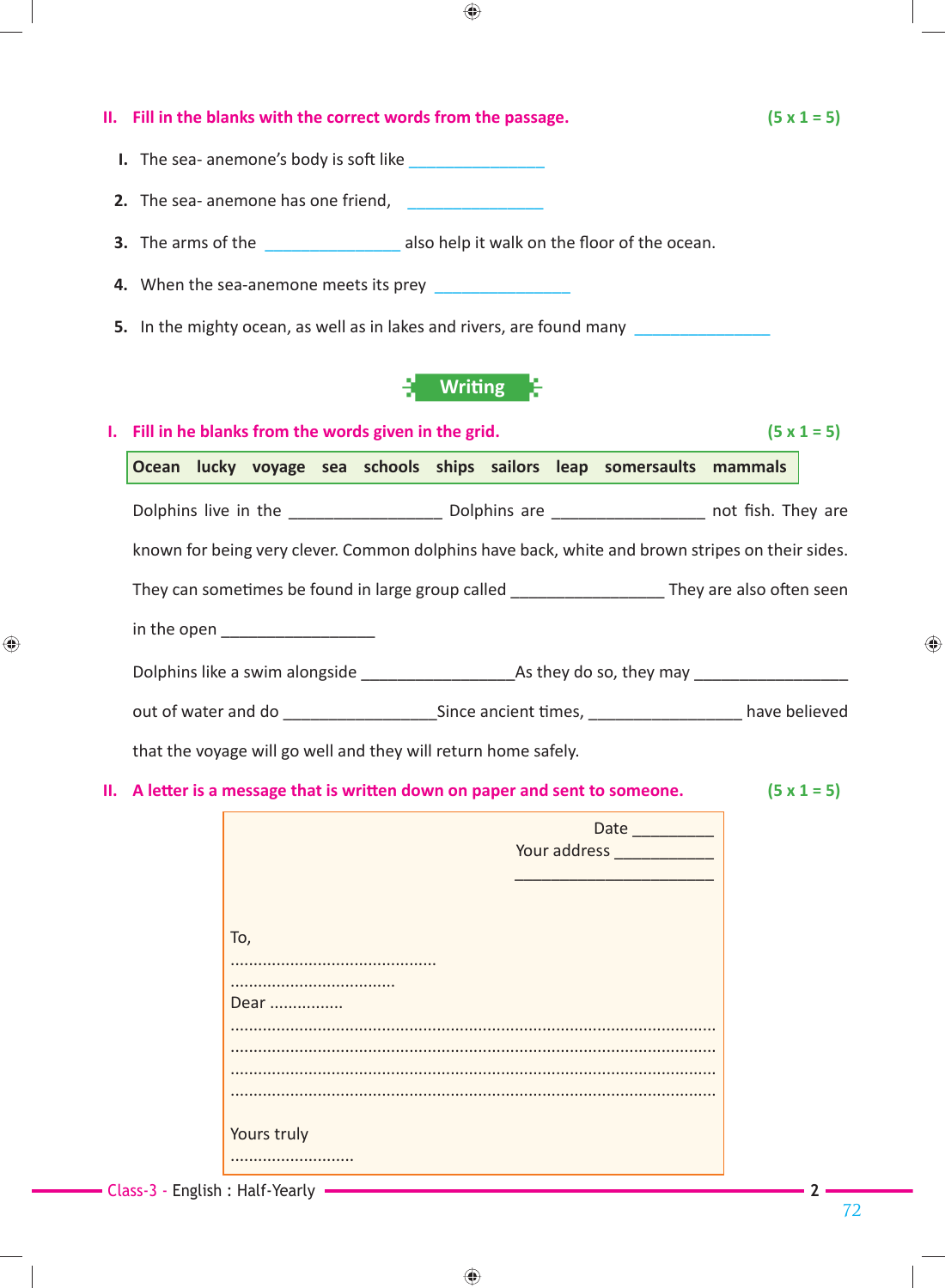

♠